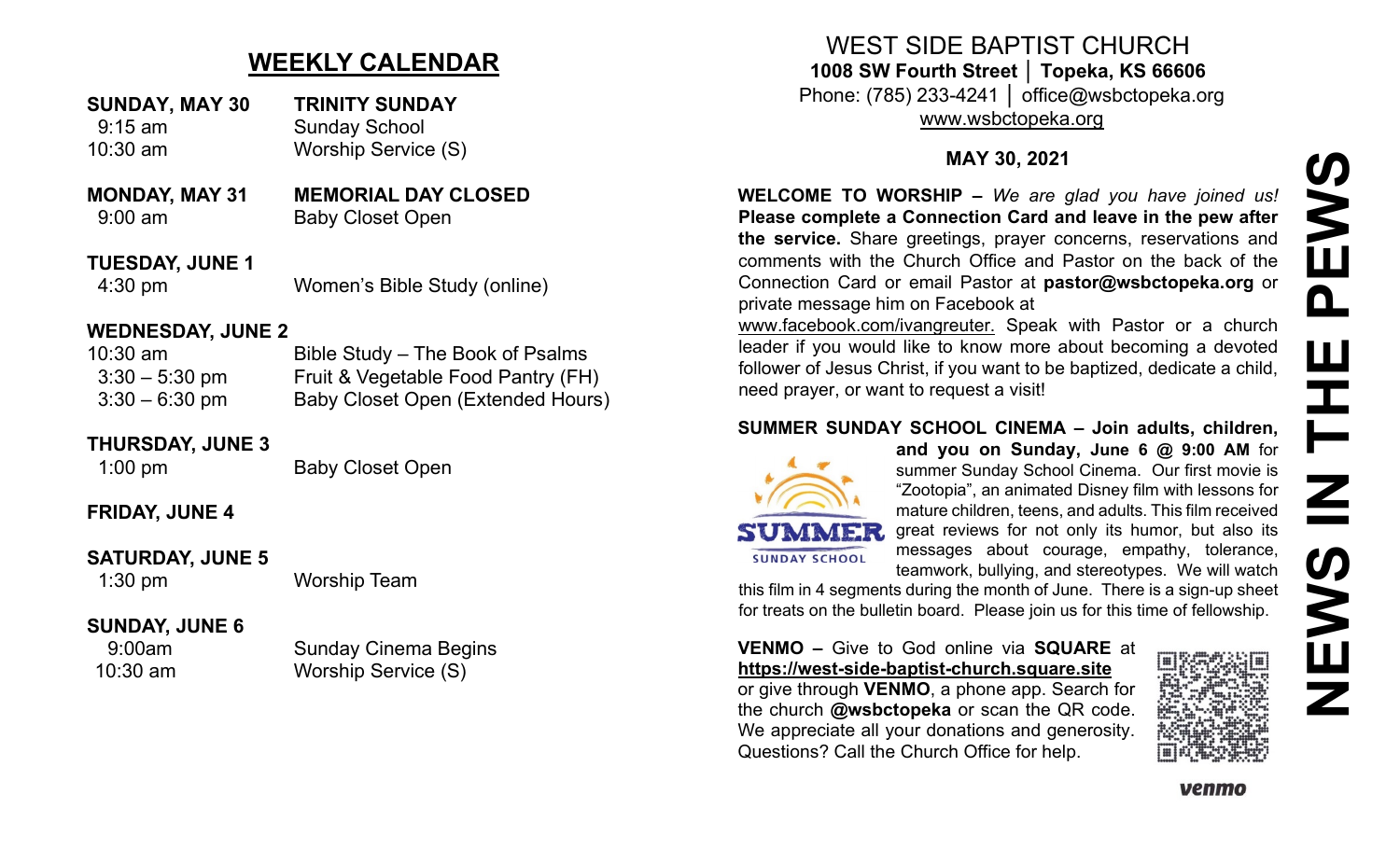

**AMERICAN BAPTIST BIENNIAL CONVENTION** - Registration is now open for our denomination's **American Baptist Churches Biennial Mission Summit**, **meeting online Thursday, June 24 to Saturday, June 26, 2021. WSBC may send seven delegates. Speak with Pat Carpenter if you are interested in serving as a delegate.** The cost is \$100 per delegate or \$100 per family (2 persons).

Visit [www.americanbaptists2021.com](http://www.americanbaptists2021.com/) for info or to register.

**BABY CLOSET -** The Baby Closet is open! Parents can now come inside and get clothing and miscellaneous items for their children. The volunteers have been stocking the shelves with summer clothing and packing winter clothes for storage. We have been able to increase our hours on Wednesdays. The new time is 3:30- 6:30 p.m. Families can utilize the Baby Closet and the Harvesters Food Program at the same time. The dates and times we are open have been put on Facebook. There has been a good response with new families utilizing our ministry. Thanks to the volunteers for their time spent in the Baby Closet.

~ Pat Carreno, Baby Closet

**BELIEVER'S BAPTISM** – We practice "believer's baptism" which is the immersion of a person in water – regardless of age – who receives Jesus Christ as his or her personal Savior and publicly professes to walk the Jesus way. The Council schedules baptisms on most Sunday mornings throughout the year. If you would like to be baptized, then come to the front during the last song.

**BIBLE STUDY ONLINE** – Join us for **"The Psalm Book of Israel" Bible Study on Wednesday MORNINGS at 10:30 am in Holmer Hall (face masks, mass limit, and social distancing required) or ZOOM (see email for link and password).** 

**FOOD PANTRY – Free Fruit and Vegetable Food Pantry on Wednesdays from 3:30 to 5:30 pm, while supplies last.** MOBILE SITE: enter the west PARKING LOT from 4th and CLAY Streets; do not park or exit your vehicle. Equal Opportunity. \*All food is available at no cost. FACE COVERINGS or MASKS REQUIRED. Thank you to Jack Janway, Outreach Coordinator, and all the volunteers who make this service project possible.

**CHURCH ORGANIST** – The Church is actively looking for another Organist to play for our worship services. See Clarence Payne, Chair of Personnel, for details or to apply for the position.

**HOSPITAL & EMERGENCIES –** If you or a loved one is admitted to the hospital for an emergency or for surgery, **the hospital staff and chaplains' office will NOT contact the Church Office or the Pastor**. **You or a family member must call the Church Office at (785) 233-4241 or the Pastor at (785) 224-7234**. Pastor is willing to visit the hospital and pray prior to surgeries.

**THE LORD'S SUPPER –** We celebrate the Lord's Supper (Holy Communion) on the first Sunday of each month and on special occasions. All persons of faith are The welcome to partake of the Table of the Lord, regardless of age, race, or church affiliation. We use only nonalcohol grape juice.



**NURSERY SUPERVISOR –** Job open. Oversee the Nursery and nursery workers. Competitive hourly rate. See Clarence Payne to apply.

**VACATION BIBLE SCHOOL -** Plans are being made for a children's **Vacation Bible School** to be held **Monday-Friday, July 26-30**. **Supper will be served at 5:00 PM with activities to follow until 7:00 PM**. Eligible ages are any kids who have finished K up through 5<sup>th</sup> grade. Our theme is "**Wilderness Escape – Where God Guides and Provides**." Please watch for details in the upcoming weeks on how you might contribute. Many adult volunteers will be needed to get everything ready and accomplished both prior to and during that week.

**WWW KID'S BIBLE CLUB -** We are also planning to restart our **Wonderful West Side Wednesdays**, aka **WWW**, in the fall. This has been such a vital and important program for the children, youth, and adults in our community and church the past several years. Beginning on Wednesday, Sept 1, we will provide a meal and a group Bible lesson for children and adults. We will be counting on volunteers to carry out this mission. There are jobs to help with transportation, cooking, serving, clean-up, teaching, playing, singing, and more. You are invited to be a part of WWW. ~ Alice Payne, C.E. Coordinator